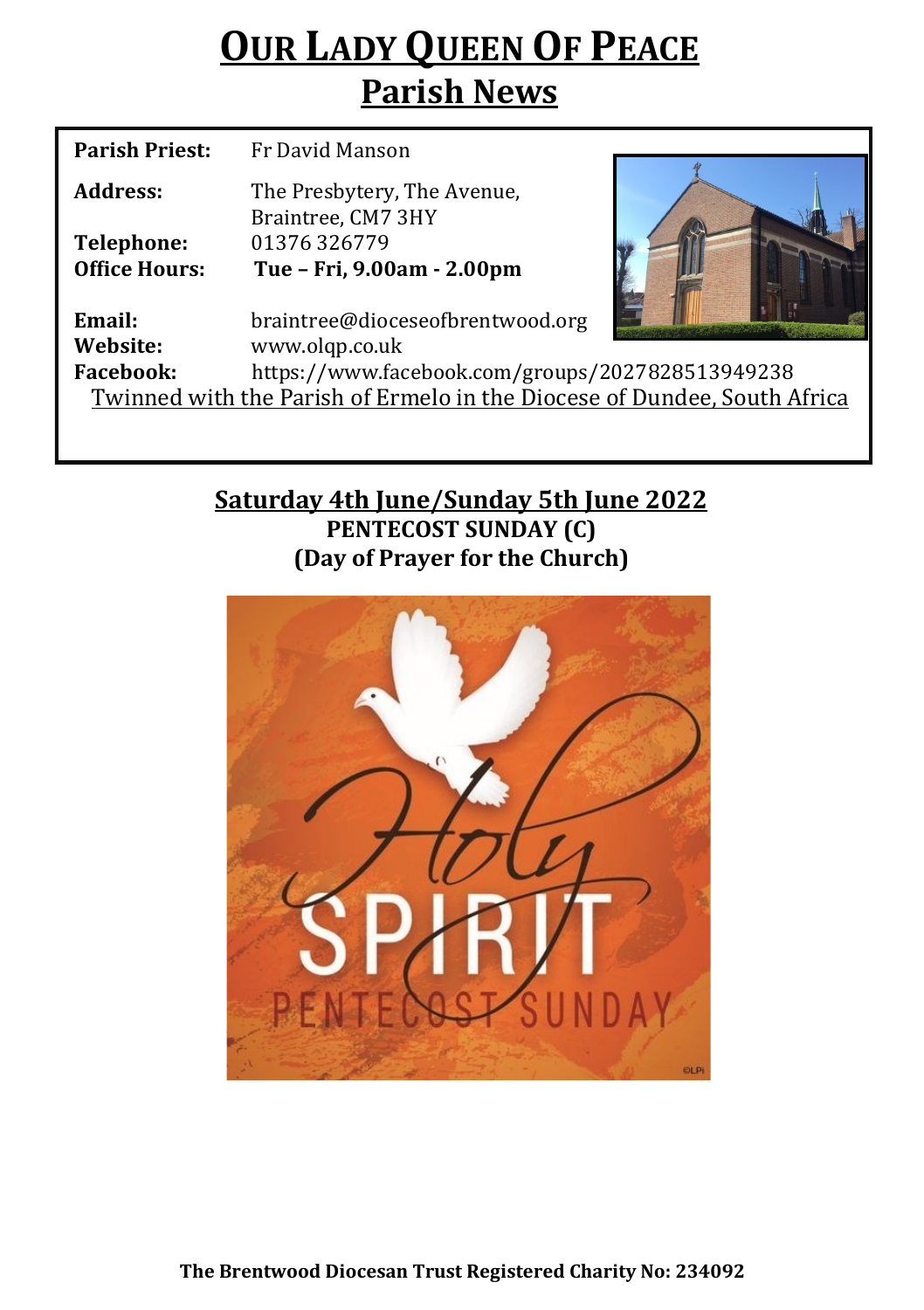### **SICK PARISHIONERS: Those of our parishioners and friends who have asked for prayers.**

Gwen Rushton, Elvira Kitteridge, Kathy McBrierty, Mary Davis, Catherine Hughes, Val Harding, Kathleen Haigh, Mary Rooney, Megan Delaney, Isaac Barry, Peter Beard, Bernard Boylan, Chris Brodie, Barbara Mansell, Janet Cash, Mary Delaney, Frances Weaver, Rachel Stokes, Bob Bothello, Brenda Sewell, Mary Derriman, Eileen Brooks, Mona O'Rourke, John Martin, Marie Evenett, Terrance Evenett, Kate Friedlein, Olive Norman, Hazel Smith , John Kisielowski, Peggy and John White, Greg Gall, Mary Gray and Janine Corbey.

**ANNIVERSARIES:** Teresa Hughes, Kay Bareham, Thomas Kerry, Rebecca Tayler, Margaret Douse, Winefrede Williamson, John Corley, Kathleen Wildish and Catherine Pearson. **May they all rest in peace.** 

**PRAYERS**: Please pray for the repose of the soul of Mary Derriman who died on 30th May. We remember her niece Jane and all her family and friends at this sad time. **May she rest in Peace.**

**CONFESSIONS**: There will be no Confessions on Saturday 11th June and Saturday 18th June.

**COFFEE AFTER 11.00AM MASS**: Ann-Marie Read and Ellie-May have kindly offered to co-ordinate the Sunday coffee morning. If you are able to help; please let Clare know in the Parish office and she will pass your contact details (name, email and contact telephone number) on to Ann-Marie. As soon as the coffee morning is up and running again, it will be announced in the newsletter.

**COUNTERS OF SUNDAY COLLECTION**: We are in need of more volunteers to help with counting our Sunday collection. Full training will be given. For more information, please contact Clare in the Parish office and she will pass your details on to our Finance Committee.

**ALBS FOR ALTER SERVERS:** In the not too distant future the albs we have in stock will be sorted, cleaned and labelled up in sizes. In the meantime, would you be kind enough to measure your child/young person/adult and give Clare in the Parish office the measurements. We want to ensure that each server is wearing the correct size/length alb. Many thanks.

**CHURCH FLOWERS**: The pot of money for Church flowers has run dry; any donations would be gratefully received. Please place in an envelope marked "FLOWERS" and give to Clare in the Parish Office.

**GIFT AID**: The Gift Aid statements for the 2021/2022 tax year are now available. If you would like a copy, please give your name and address to Clare in the Parish office or call Chris Dayer directly on: 07925 361023.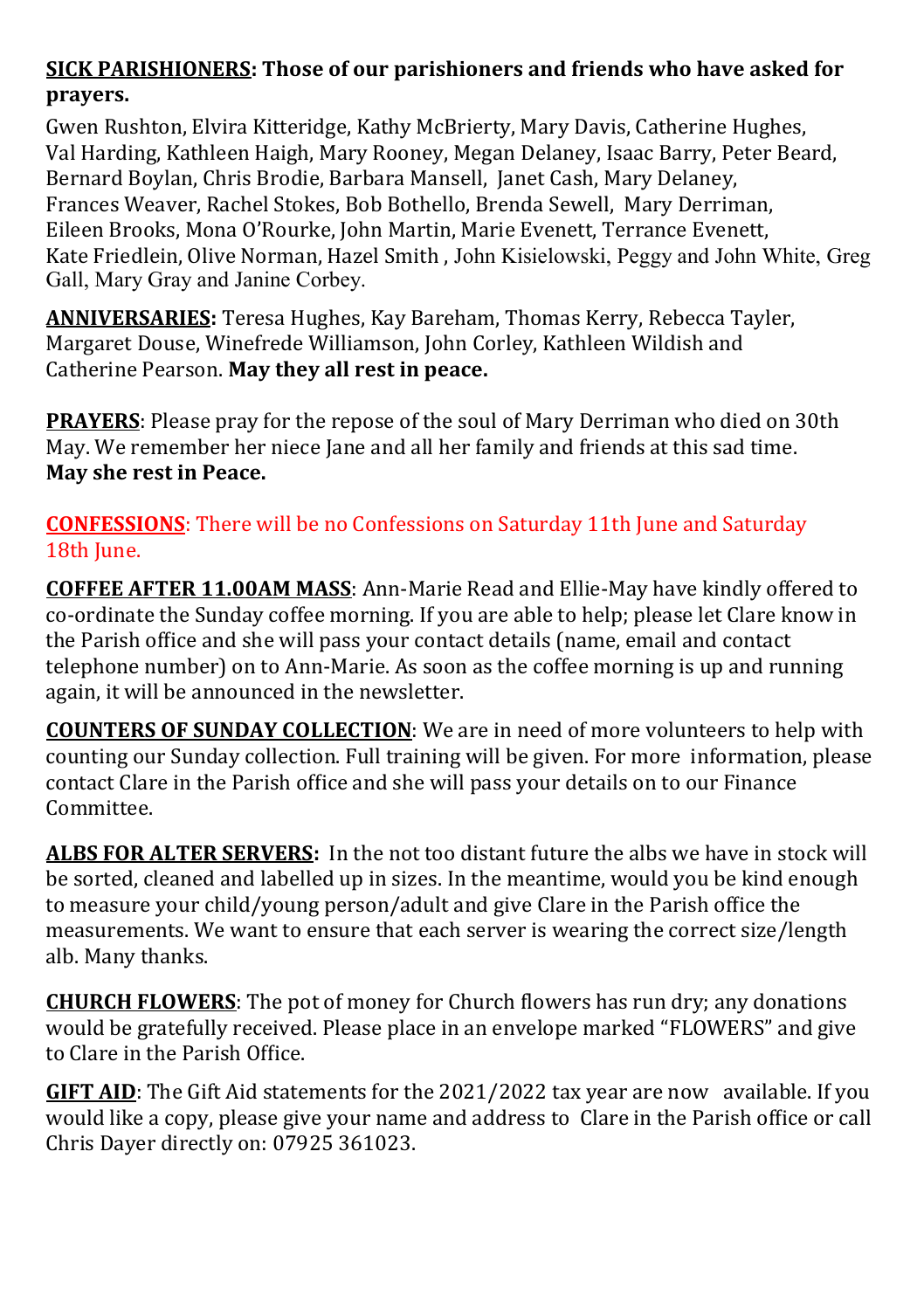#### **ST FRANCIS SCHOOL**:

Come along to the St Francis Catholic Primary Family Fun Day! **Friday 17th June from 2.30pm to 6pm**.

There will be bouncy castles, soft play, BBQ, ice creams, a raffle with a cash prize, talent show and much much more! We can't wait to see you there!

If you would like to help in anyway - on the day or donations of prizes for the raffle, please email fundraisers@st-[francis.essex.sch.uk.](mailto:fundraisers@st-francis.essex.sch.uk) 

We would be grateful for any businesses wishing to donate vouchers/gifts for the main raffle.

Dear Fr. David and parishioners.

It's now just over 4 weeks since we moved away from Braintree to Kinross - a small town somewhere between Edinburgh and Perth.

I was very apprehensive about moving so far away having lived in Essex for 58 years, but within a week of moving here, felt settled. Our neighbours have welcomed us and the local running club, Kinross Road Runners, are a great bunch. Hilly runs are the norm and to think I used to complain about the hill at the Discovery Centre…

More than anything, I have found a new parish church - St.James. The parish priest is Fr. Martin, not a local but from Newton Aycliffe in Durham. While his sermons are interesting, they do not have the historical (some may say hysterical) content that I loved with Fr. David's! Even so, it seems to be a friendly parish and I think I will be happy here.

I will never forget the farewell from Fr. David and the parishioners who were at my last Mass on April 23rd. A chorus of Auld Lang Syne! I didn't know whether to laugh or cry, think it was a bit of both. Thank you.

I will remember you all in my prayers.

Best wishes

## **Brigid Wallen**

| <b>ROSARY</b>         | Church | Wednesday | After Mass            |
|-----------------------|--------|-----------|-----------------------|
| <b>FAITH GROUP</b>    | Hall   | Tuesday   | 3rd Tue of each month |
| YOUTH CLUB            | Hall   | Friday    | See post above        |
| <b>COFFEE MORNING</b> | Hall   | Friday    | After Mass            |